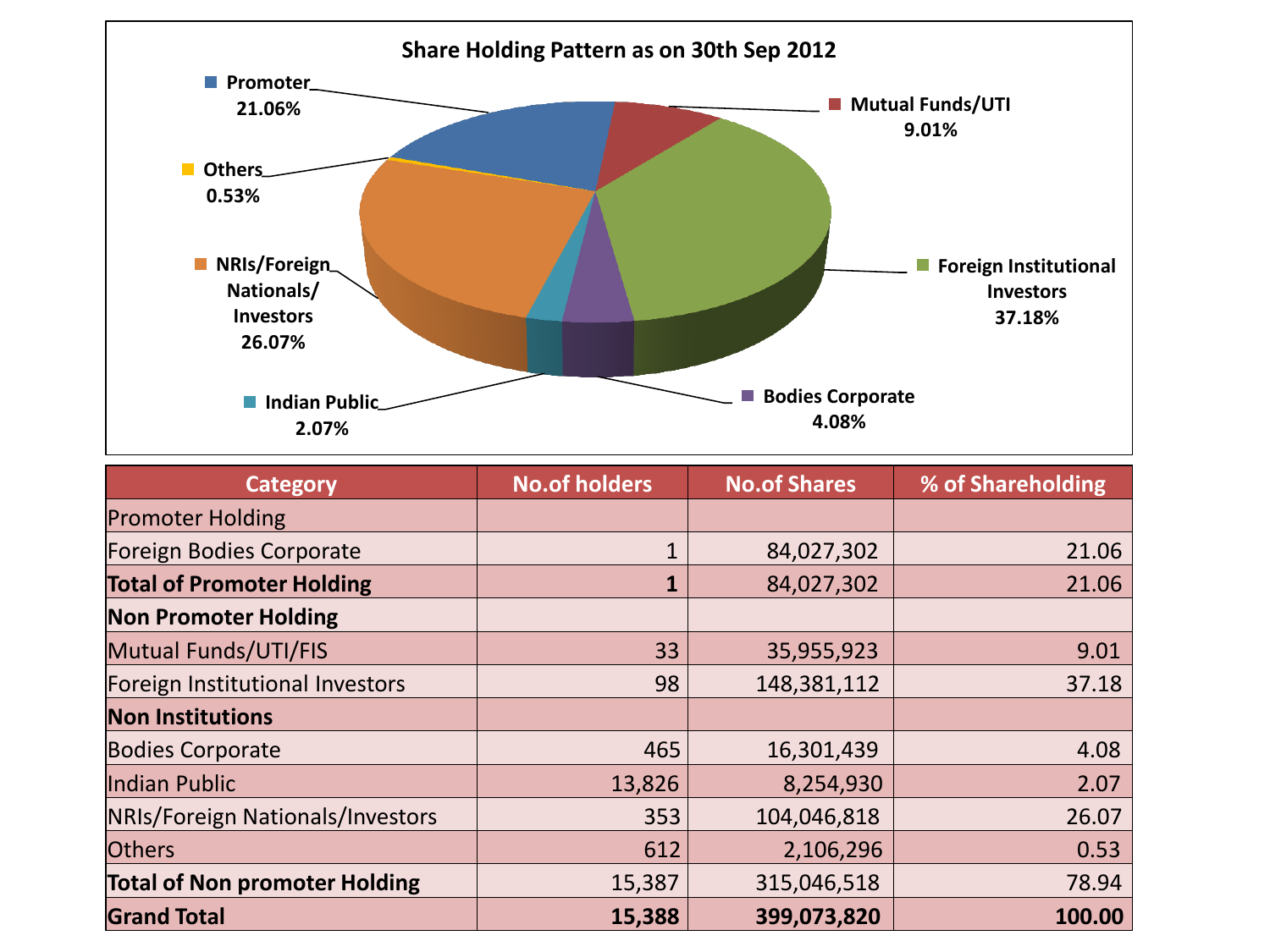### **(I)(a) Statement showing Shareholding Pattern**

# **Name of the Company : Redington (India) Limited Scrip Code, Name of the scrip, class of security : REDINGTON**

#### **As on Date : 30-Sep-2012**

| Partly paid-up shares                                                                                          | No. of partly<br>paid-up shares     | As a % of total no.<br>of partly paid-up<br>Shares                 | As a % of total no. of<br>shares of the company                                                                     |
|----------------------------------------------------------------------------------------------------------------|-------------------------------------|--------------------------------------------------------------------|---------------------------------------------------------------------------------------------------------------------|
| Held by promoter/promoter group                                                                                | 0                                   | 0                                                                  | 0                                                                                                                   |
| Held by public                                                                                                 | $\overline{0}$                      | 0                                                                  | 0                                                                                                                   |
| <b>Total</b>                                                                                                   | $\mathbf 0$                         | $\overline{0}$                                                     | 0                                                                                                                   |
| Outstanding convertible securities                                                                             | No. of<br>outstanding<br>securities | As a % of total no.<br>of outstanding<br>convertible<br>securities | As a % of total no. of<br>shares of<br>the company, assuming<br>full<br>conversion of the<br>convertible securities |
| Held by promoter/promoter group                                                                                | 0                                   | 0                                                                  | Ω                                                                                                                   |
| Held by public                                                                                                 | 0                                   | 0                                                                  | 0                                                                                                                   |
| Total                                                                                                          | $\mathbf 0$                         | 0                                                                  | 0                                                                                                                   |
| Warrants                                                                                                       | No. of<br>warrants                  | As a % of total no.<br>of warrants                                 | As a % of total no. of<br>shares of the company,<br>assuming full<br>conversion of Warrants                         |
| Held by promoter/promoter group                                                                                | 0                                   | 0                                                                  | 0                                                                                                                   |
| Held by public                                                                                                 | 0                                   | 0                                                                  | 0                                                                                                                   |
| Total                                                                                                          | $\overline{0}$                      | $\mathbf 0$                                                        | $\overline{0}$                                                                                                      |
| Total paid-up capital of the<br>company, assuming full conversion<br>of warrants and convertible<br>securities | 399073820                           |                                                                    |                                                                                                                     |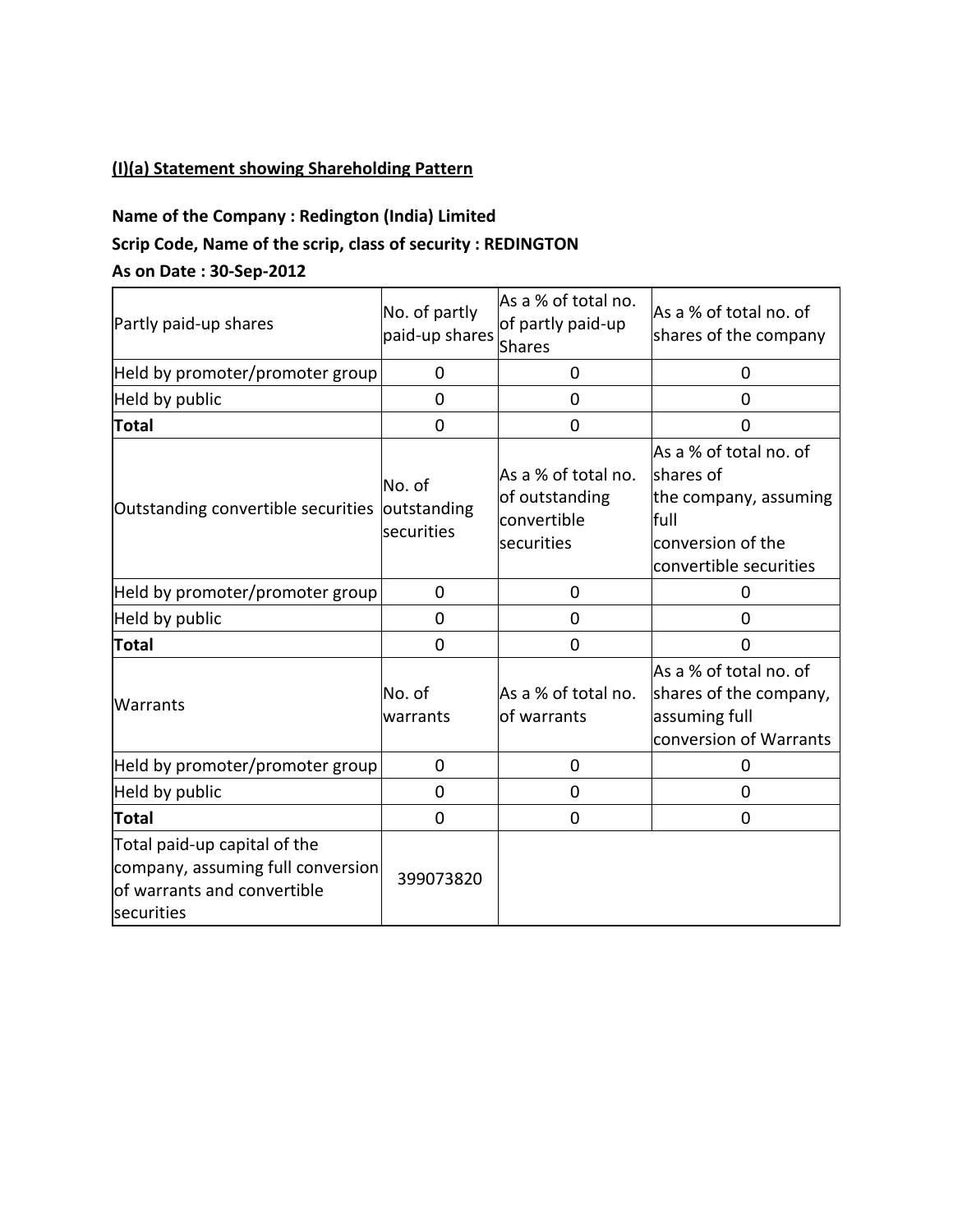# **(I)(a) Statement showing Shareholding Pattern**

|            |                                                                                                              |                  |                | <b>Number of</b>                                        |                      | <b>Total shareholding as</b>              |                | <b>Shares Pledged or</b> |
|------------|--------------------------------------------------------------------------------------------------------------|------------------|----------------|---------------------------------------------------------|----------------------|-------------------------------------------|----------------|--------------------------|
| Sr.<br>no. | Category of<br>shareholder                                                                                   | <b>Number of</b> | <b>Total</b>   | shares held in<br>shareholders number of dematerialized |                      | a percentage of total<br>number of shares |                | otherwise<br>encumbered  |
|            |                                                                                                              |                  | shares         | form                                                    | As a                 | As a                                      | <b>Number</b>  | As a                     |
|            |                                                                                                              |                  |                |                                                         | percentagepercentage |                                           | of             | percentage               |
| (1)        | (II)                                                                                                         | (III)            | (IV)           |                                                         | of $(A+B)^1$         | of $(A+B+C)$                              | shares         | $(IX) = (VIII)$          |
|            |                                                                                                              |                  |                | (V)                                                     | (VI)                 | (VII)                                     | (VIII)         | / (IV) * 100             |
| (A)        | <b>Promoter and</b>                                                                                          |                  |                |                                                         |                      |                                           |                |                          |
|            | Promoter Group <sup>2</sup>                                                                                  |                  |                |                                                         |                      |                                           |                |                          |
| (1)        | Indian                                                                                                       |                  |                |                                                         |                      |                                           |                |                          |
| (a)        | Individuals/Hindu<br><b>Undivided Family</b>                                                                 | $\mathbf 0$      | 0              | $\overline{0}$                                          | 0.00                 | 0.00                                      | $\overline{0}$ | $\overline{0}$           |
|            | Central                                                                                                      |                  |                |                                                         |                      |                                           |                |                          |
| (b)        | Government/State<br>Government(s)                                                                            | 0                | 0              | 0                                                       | 0.00                 | 0.00                                      | 0              | $\overline{0}$           |
| (c)        | <b>Bodies Corporate</b>                                                                                      | $\mathbf 0$      | 0              | $\overline{0}$                                          | 0.00                 | 0.00                                      | $\mathbf 0$    | $\mathbf 0$              |
| (d)        | Financial<br>Institutions/Banks                                                                              | 0                | 0              | $\overline{0}$                                          | 0.00                 | 0.00                                      | $\overline{0}$ | $\overline{0}$           |
| (e)        | Any Other (Total)                                                                                            | $\mathbf 0$      | $\overline{0}$ | $\mathbf 0$                                             | 0.00                 | 0.00                                      | $\overline{0}$ | $\overline{0}$           |
|            | Sub-Total (A)(1)                                                                                             | $\mathbf 0$      | 0              | $\mathbf 0$                                             | 0.00                 | 0.00                                      | $\mathbf 0$    | 0.00                     |
| (2)        | Foreign                                                                                                      |                  |                |                                                         |                      |                                           |                |                          |
| (a)        | Individuals (Non-<br>Resident<br>Individuals/Foreign<br>Individuals)                                         | 0                | 0              | 0                                                       | 0.00                 | 0.00                                      | 0              | 0.00                     |
| (b)        | Bodies Corporate                                                                                             | $\mathbf{1}$     | 84027302       | 84027302                                                | 21.06                | 21.06                                     | $\mathbf 0$    | 0.00                     |
| (c)        | Institutions                                                                                                 | 0                | 0              | 0                                                       | 0.00                 | 0.00                                      | $\overline{0}$ | 0.00                     |
| (d)        | Qualified Foreign<br>Investor                                                                                | $\mathbf 0$      | $\overline{0}$ | $\mathbf 0$                                             | 0.00                 | 0.00                                      | $\overline{0}$ | 0.00                     |
| (e)        | Any Other (Total)                                                                                            | $\mathbf 0$      | $\overline{0}$ | $\overline{0}$                                          | 0.00                 | 0.00                                      | $\overline{0}$ | 0.00                     |
|            | Sub-Total (A)(2)                                                                                             | $\mathbf{1}$     | 84027302       | 84027302                                                | 21.06                | 21.06                                     | $\overline{0}$ | 0.00                     |
|            | <b>Total</b><br><b>Shareholding of</b><br><b>Promoter and</b><br><b>Promoter Group</b><br>(A)= (A)(1)+(A)(2) | 1                | 84027302       | 84027302                                                | 21.06                | 21.06                                     | 0              | 0.00                     |
| (B)        | <b>Public</b><br>shareholding <sup>3</sup>                                                                   |                  |                |                                                         |                      |                                           |                |                          |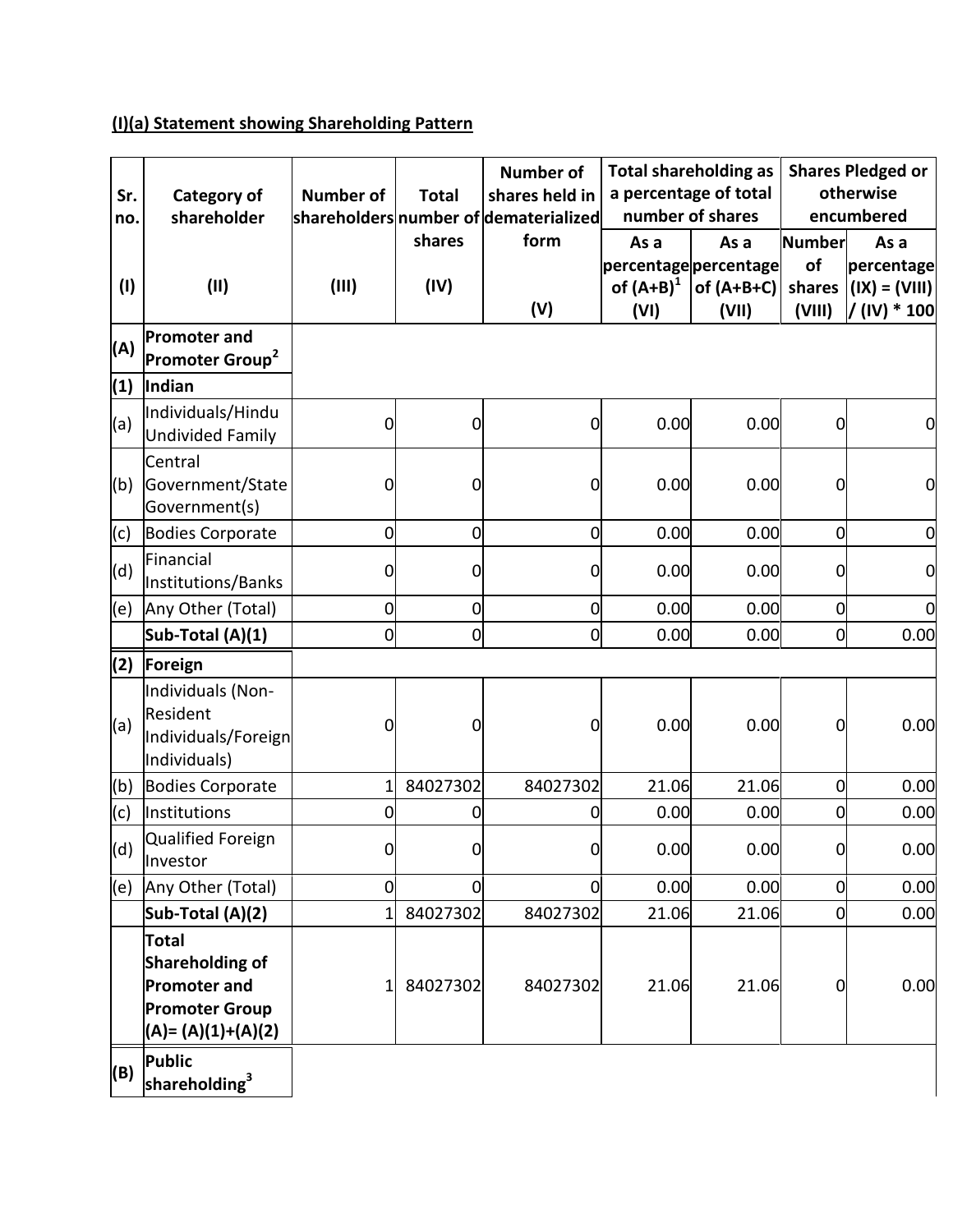| (1) | Institutions                                                                                                             |       |                 |                |       |       |      |      |
|-----|--------------------------------------------------------------------------------------------------------------------------|-------|-----------------|----------------|-------|-------|------|------|
| (a) | Mutual Funds/UTI                                                                                                         | 32    | 35955473        | 35955473       | 9.01  | 9.01  | N.A. | N.A. |
| (b) | Financial<br>Institutions/Banks                                                                                          | 1     | 450             | 450            | 0.00  | 0.00  | N.A. | N.A. |
| (c) | Central<br>Government/State<br>Government(s)                                                                             | 0     | $\mathbf 0$     | $\mathbf 0$    | 0.00  | 0.00  | N.A. | N.A. |
| (d) | Venture Capital<br>Funds                                                                                                 | 0     | $\mathbf 0$     | 0              | 0.00  | 0.00  | N.A. | N.A. |
| (e) | Insurance<br>Companies                                                                                                   | 0     | $\mathbf 0$     | $\overline{0}$ | 0.00  | 0.00  | N.A. | N.A. |
| (f) | Foreign<br>Institutional<br>Investors                                                                                    |       | 98 148 38 1112  | 148381112      | 37.18 | 37.18 | N.A. | N.A. |
| (g) | Foreign Venture<br>Capital Investors                                                                                     | 0     | $\mathbf 0$     | $\mathbf 0$    | 0.00  | 0.00  | N.A. | N.A. |
| (h) | Qualified Foreign<br>Investor                                                                                            | 0     | $\mathbf 0$     | $\mathbf 0$    | 0.00  | 0.00  | N.A. | N.A. |
| (i) | Any Other (Total)                                                                                                        | 0     | $\mathbf 0$     | $\overline{0}$ | 0.00  | 0.00  | N.A. | N.A. |
|     | Sub-Total (B)(1)                                                                                                         |       | 131 1843 370 35 | 184337035      | 46.19 | 46.19 | N.A. | N.A. |
| (2) | Non-institutions                                                                                                         |       |                 |                |       |       |      |      |
| (a) | <b>Bodies Corporate</b>                                                                                                  | 465   | 16301439        | 16301439       | 4.08  | 4.08  | N.A. | N.A. |
| (b) | Individuals - i.<br>Individual<br>Shareholders<br><b>Holding Nominal</b><br>Share Capital Up<br>To >Rs. 1 Lakh.          | 13818 | 7145625         | 7087225        | 1.79  | 1.79  | N.A. | N.A. |
|     | Individuals - ii.<br>Individual<br>Shareholders<br><b>Holding Nominal</b><br>Share Capital In<br>Excess Of Rs. 1<br>Lakh | 8     | 1109305         | 1109305        | 0.28  | 0.28  | N.A. | N.A. |
| (c) | Qualified Foreign<br>Investor                                                                                            | 0     | 0               | 0              | 0.00  | 0.00  | N.A. | N.A. |
| (d) | Any Other (Total)                                                                                                        |       | 965 106153114   | 11828804       | 26.60 | 26.60 | N.A. | N.A. |
|     | (d1) Clearing Members                                                                                                    | 116   | 300763          | 300763         | 0.08  | 0.08  | N.A. | N.A. |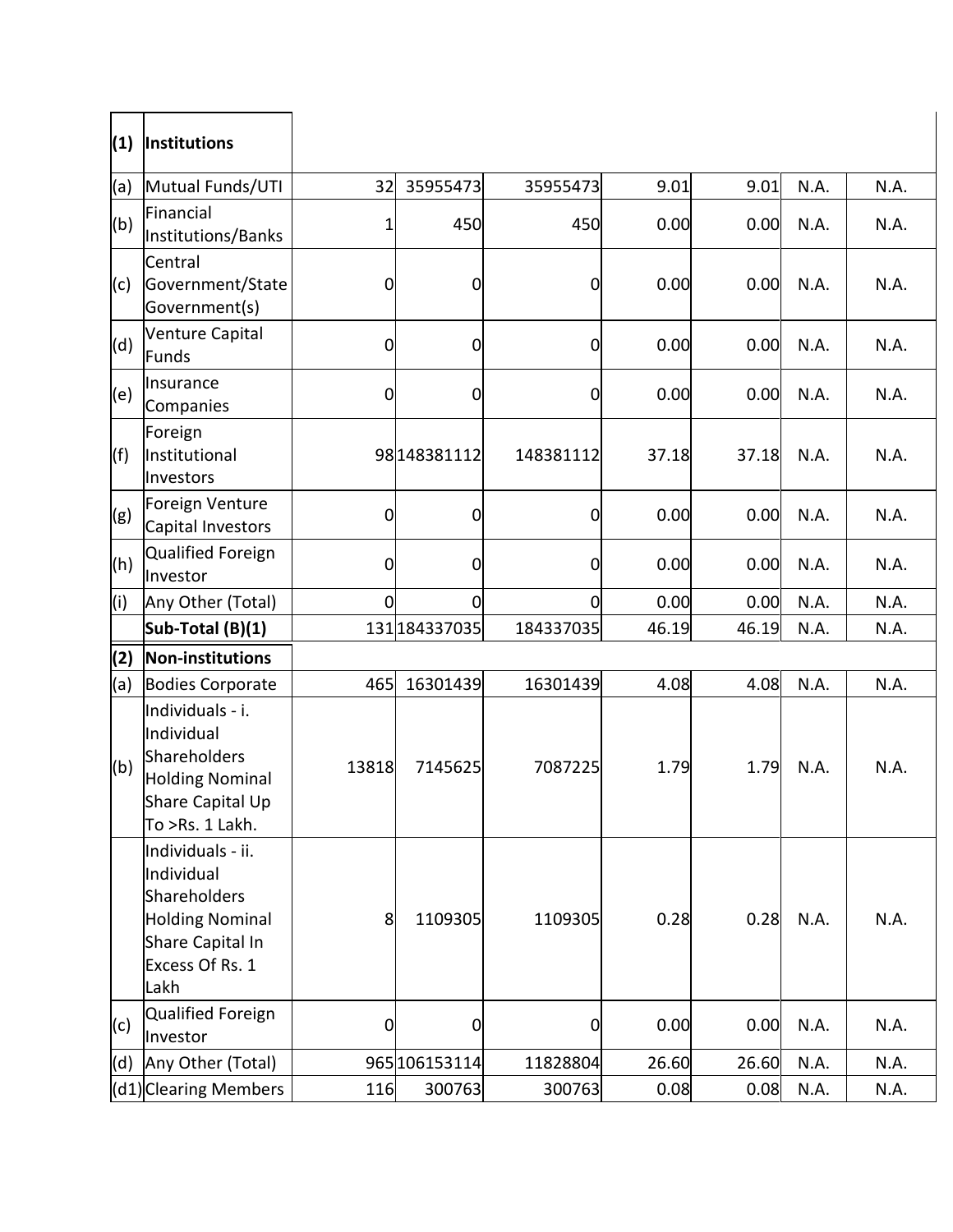| (d2)           | Directors and<br>relatives                                                                      | 8              | 1265265         | 1265215        | 0.32   | 0.32   | N.A.        | N.A. |
|----------------|-------------------------------------------------------------------------------------------------|----------------|-----------------|----------------|--------|--------|-------------|------|
| (d3)           | Foreign Corporate<br><b>Bodies</b>                                                              |                | 2 102245940     | 7950000        | 25.62  | 25.62  | N.A.        | N.A. |
|                | (d4) Foreign Nationals                                                                          | 7              | 152250          | 151000         | 0.04   | 0.04   | N.A.        | N.A. |
| (d5)           | Hindu Undivided<br>Families                                                                     | 481            | 535954          | 535954         | 0.13   | 0.13   | N.A.        | N.A. |
| (d6)           | Non Resident<br>Indians                                                                         | 344            | 1648628         | 1622253        | 0.41   | 0.41   | N.A.        | N.A. |
|                | (d7)Trusts                                                                                      | 7              | 4314            | 3619           | 0.00   | 0.00   | N.A.        | N.A. |
|                | Sub-Total (B)(2)                                                                                |                | 15256 130709483 | 36326773       | 32.75  | 32.75  | N.A.        | N.A. |
|                | <b>Total Public</b><br>Shareholding (B)=<br>$(B)(1)+(B)(2)$                                     |                | 15387315046518  | 220663808      | 78.94  | 78.94  | N.A.        | N.A. |
|                | TOTAL (A)+(B)                                                                                   |                | 15388399073820  | 304691110      | 100.00 | 100.00 | $\mathbf 0$ | 0.00 |
| (C)            | Shares held by<br>Custodians and<br>against which<br>Depository<br>Receipts have<br>been issued | $\overline{0}$ | 0               | $\mathbf 0$    | N.A.   | 0.00   | N.A.        | N.A. |
| C1             | Promoter and<br><b>Promoter Group</b>                                                           | $\mathbf 0$    | 0               | $\overline{0}$ | N.A.   | 0.00   | N.A.        | N.A. |
| C <sub>2</sub> | Public                                                                                          | $\mathbf 0$    | 0               | $\overline{0}$ | N.A.   | 0.00   | N.A.        | N.A. |
|                | <b>GRAND TOTAL</b><br>$(A)+(B)+(C)$                                                             |                | 15388399073820  | 304691110      | N.A.   | 100.00 | $\mathbf 0$ | 0.00 |

**1 For determining public shareholding for the purpose of Clause 40A.**

**2 For definitions of "Promoter" and "Promoter Group", refer to Clause 40A.**

**3 For definitions of "Public Shareholding", refer to Clause 40A.**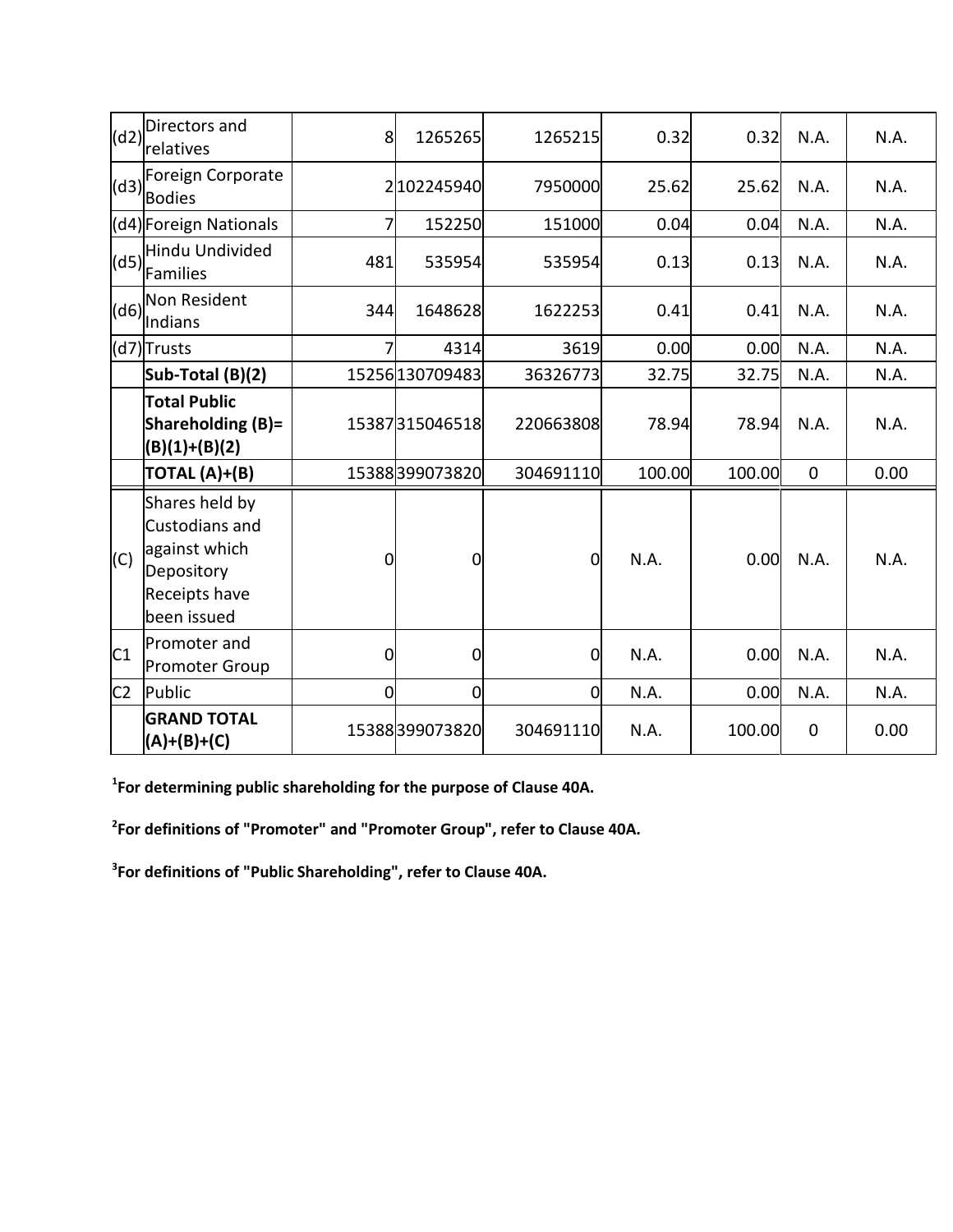# **(I)(b) Statement showing Shareholding of persons belonging to the category "Promoter and Promoter Group"**

|                                      |                                           |                                                                | <b>Total Shares</b><br>held |                                                                    |                               | <b>Shares pledged</b><br>or otherwise<br>encumbered                  |                                                                                                     |                              | <b>Details of</b><br>warrants                                                                 |                                                                | <b>Details of</b><br>convertible<br>securities<br>(includin            |                                                                                                                                                                                                                    |
|--------------------------------------|-------------------------------------------|----------------------------------------------------------------|-----------------------------|--------------------------------------------------------------------|-------------------------------|----------------------------------------------------------------------|-----------------------------------------------------------------------------------------------------|------------------------------|-----------------------------------------------------------------------------------------------|----------------------------------------------------------------|------------------------------------------------------------------------|--------------------------------------------------------------------------------------------------------------------------------------------------------------------------------------------------------------------|
| Sr.<br><b>No</b><br>$\bullet$<br>(1) | Name of<br>the<br>sharehold<br>er<br>(II) | <b>PAN</b><br>οf<br>the<br><b>Shar</b><br>ehol<br>der<br>(III) | <b>Number</b><br>(IV)       | as a<br>% of<br>grand<br>total<br>$(A) +$<br>$(B) +$<br>(C)<br>(V) | <b>Nu</b><br>mb<br>er<br>(VI) | as a<br>percent<br>age<br>$(VII) =$<br>(VI) /<br>$(IV)*10$ sub-<br>0 | as a<br>% of<br>gran<br>d<br>tota<br>(A)<br>+<br>(B)<br>+ (C)<br>of<br>clau<br>se<br>(I)(a<br>(VIII | er of<br>nts<br>held<br>(XI) | As a %<br>total<br>Numb numb<br>er of<br>warra warra<br>nts of<br>the<br>same<br>class<br>(X) | Number<br>of<br>converti<br>ble<br>securiti<br>es held<br>(XI) | As a %<br>total<br>of<br>ble<br>es of<br>the<br>same<br>class<br>(XII) | g<br>underlyi<br>ng<br>shares<br>assumin<br>g full<br>number conversi<br>on of<br>converti warrant<br>s and<br>securiti converti<br>ble<br>securitie<br>s) as a $%$<br>of<br>diluted<br>share<br>capital<br>(XIII) |
| $\mathbf{1}$                         | Redington<br>(Mauritius)<br>Limited       |                                                                | 84027302 21.06              |                                                                    | 0                             | 0.00                                                                 | 0.00                                                                                                | $\mathbf 0$                  | 0.00                                                                                          | $\mathbf 0$                                                    | 0.00                                                                   | 21.06                                                                                                                                                                                                              |
|                                      | <b>TOTAL</b>                              |                                                                | 84027302 21.06              |                                                                    | $\mathbf 0$                   | 0.00                                                                 | 0.00                                                                                                | $\mathbf 0$                  | 0.00                                                                                          | $\mathbf 0$                                                    | 0.00                                                                   | 21.06                                                                                                                                                                                                              |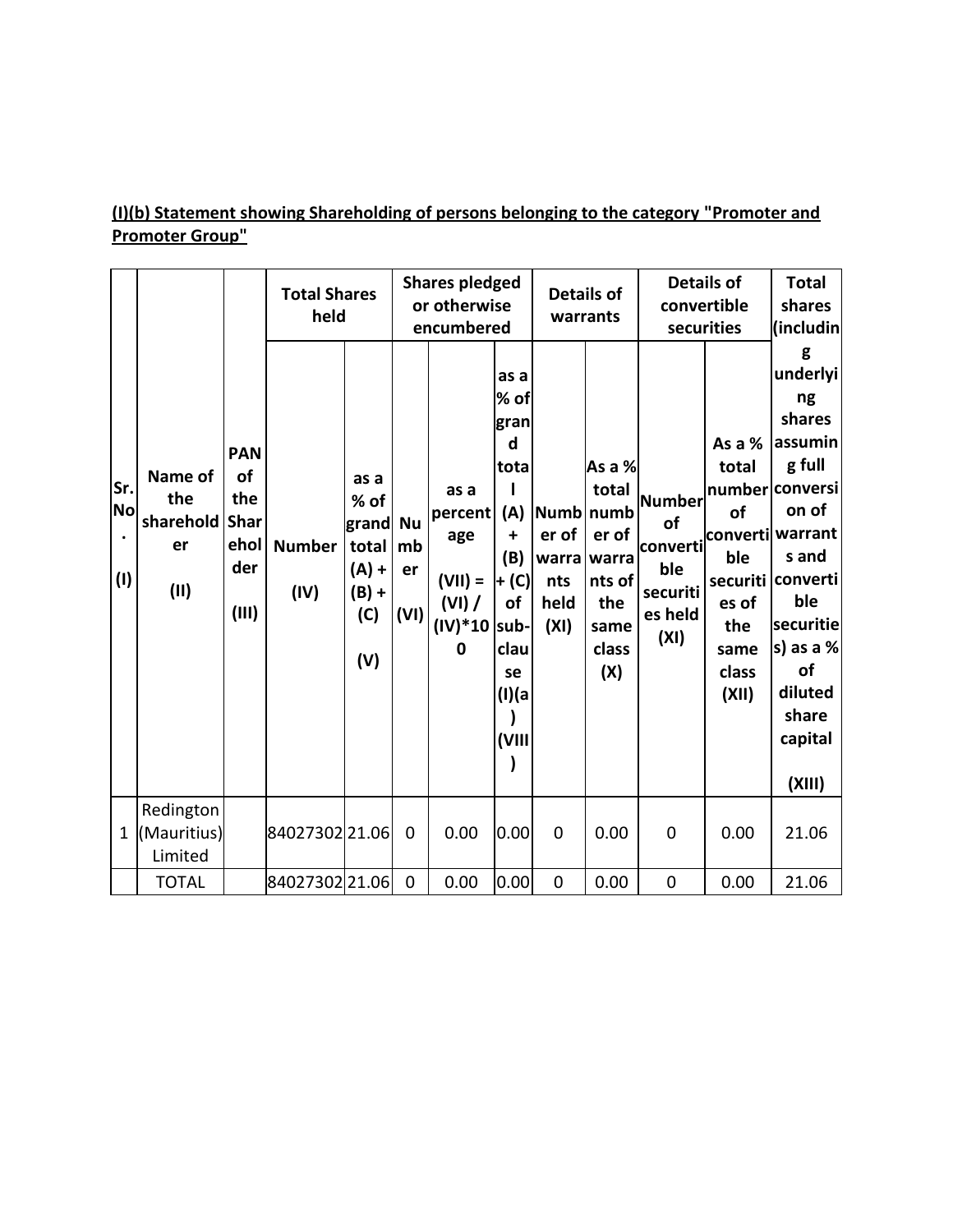## **I)(c) Statement showing Shareholding of persons belonging to the category "Public" and holding more than 1% of the total number of shares**

|                |                                                                   |                                               |                            | Shares as a<br>percentage                                                                                                                   | <b>Details of</b><br>warrants                |                                                                        | <b>Details of</b><br>convertible<br>securities                | <b>Total</b><br>shares<br>(including                                                          |                                                                                                                                             |
|----------------|-------------------------------------------------------------------|-----------------------------------------------|----------------------------|---------------------------------------------------------------------------------------------------------------------------------------------|----------------------------------------------|------------------------------------------------------------------------|---------------------------------------------------------------|-----------------------------------------------------------------------------------------------|---------------------------------------------------------------------------------------------------------------------------------------------|
| Sr.<br>No.     | Name of the shareholder                                           | <b>PAN</b><br>of the<br><b>Share</b><br>holde | <b>Number of</b><br>shares | number of<br>shares {i.e.,<br>Grand<br><b>Total</b><br>$(A)+(B)+(C)$<br>indicated<br>lin<br><b>Statement</b><br>at para<br>(I)(a)<br>above} | <b>Numb</b><br>er of<br>warra<br>nts<br>held | As a %<br>total<br>number<br>of<br>warrants<br>of the<br>same<br>class | <b>Number</b><br>of<br>converti<br>ble<br>securitie<br>s held | % w.r.t<br>total<br>number<br>of<br>converti<br>ble<br>securitie<br>s of the<br>same<br>class | underlyin<br>g shares<br>assuming<br>full<br>conversio<br>n of<br>warrants<br>and<br>convertibl<br>е<br>securities)<br>as a % of<br>diluted |
| $\vert$ 1      | Synnex (Mauritius) Ltd                                            |                                               | 94295940                   | 23.63                                                                                                                                       |                                              | 0.00                                                                   | 0                                                             | 0.00                                                                                          | 23.63                                                                                                                                       |
| $\overline{2}$ | Standard<br>Chartered<br>Private<br>Equity<br>(Mauritius) Limited |                                               | 47686500                   | 11.95                                                                                                                                       |                                              | 0.00                                                                   | 0                                                             | 0.00                                                                                          | 11.95                                                                                                                                       |
| 3              | <b>SBI Mutual Fund</b>                                            |                                               | 20476792                   | 5.13                                                                                                                                        |                                              | 0.00                                                                   | 0                                                             | 0.00                                                                                          | 5.13                                                                                                                                        |
| 4              | Columbia Wanger Fund                                              |                                               | 16025400                   | 4.02                                                                                                                                        |                                              | 0.00                                                                   | o                                                             | 0.00                                                                                          | 4.02                                                                                                                                        |
| 5              | <b>ICICI Prudential Life</b><br><b>Insurance Company</b>          |                                               | 10503401                   | 2.63                                                                                                                                        |                                              | 0.00                                                                   | 0                                                             | 0.00                                                                                          | 2.63                                                                                                                                        |
| 6              | India Capital Fund<br>Limited                                     |                                               | 9865978                    | 2.47                                                                                                                                        |                                              | 0.00                                                                   | 0                                                             | 0.00                                                                                          | 2.47                                                                                                                                        |
| 7              | <b>Goldman Sachs</b>                                              |                                               | 9816750                    | 2.46                                                                                                                                        |                                              | 0.00                                                                   | 0                                                             | 0.00                                                                                          | 2.46                                                                                                                                        |
| 8              | Morgan Stanley                                                    |                                               | 9238983                    | 2.32                                                                                                                                        |                                              | 0.00                                                                   | O                                                             | 0.00                                                                                          | 2.32                                                                                                                                        |
| 9              | Pinebridge Investments                                            |                                               | 8494434                    | 2.13                                                                                                                                        |                                              | 0.00                                                                   | 0                                                             | 0.00                                                                                          | 2.13                                                                                                                                        |
| 10             | First State Investments<br>Intl. Ltd                              |                                               | 7449677                    | 1.87                                                                                                                                        |                                              | 0.00                                                                   | 0                                                             | 0.00                                                                                          | 1.87                                                                                                                                        |
| 11             | <b>Wishbone Global</b><br>Investments Holdings                    |                                               | 7200000                    | 1.80                                                                                                                                        |                                              | 0.00                                                                   | 0                                                             | 0.00                                                                                          | 1.8                                                                                                                                         |
| 12             | <b>DNB Fund</b>                                                   |                                               | 6057000                    | 1.52                                                                                                                                        |                                              | 0.00                                                                   | $\overline{0}$                                                | 0.00                                                                                          | 1.52                                                                                                                                        |
| 13             | The Wellington Trust<br>Company                                   |                                               | 5972875                    | 1.50                                                                                                                                        |                                              | 0.00                                                                   | 0                                                             | 0.00                                                                                          | 1.5                                                                                                                                         |
| 14             | <b>SLOANE Robinson LLP</b>                                        |                                               | 5373593                    | 1.35                                                                                                                                        |                                              | 0.00                                                                   | $\overline{0}$                                                | 0.00                                                                                          | 1.35                                                                                                                                        |
| 15             | <b>IDFC Premier equity</b><br>Fund                                |                                               | 5355674                    | 1.34                                                                                                                                        |                                              | 0.00                                                                   | 0                                                             | 0.00                                                                                          | 1.34                                                                                                                                        |
| 16             | Franklin Templeton<br>Fund                                        |                                               | 4434708                    | 1.11                                                                                                                                        |                                              | 0.00                                                                   | 0                                                             | 0.00                                                                                          | 1.11                                                                                                                                        |
|                | <b>TOTAL</b>                                                      |                                               | 268247705                  | 67.22                                                                                                                                       |                                              | 0.00                                                                   | 0                                                             | 0.00                                                                                          | 67.23                                                                                                                                       |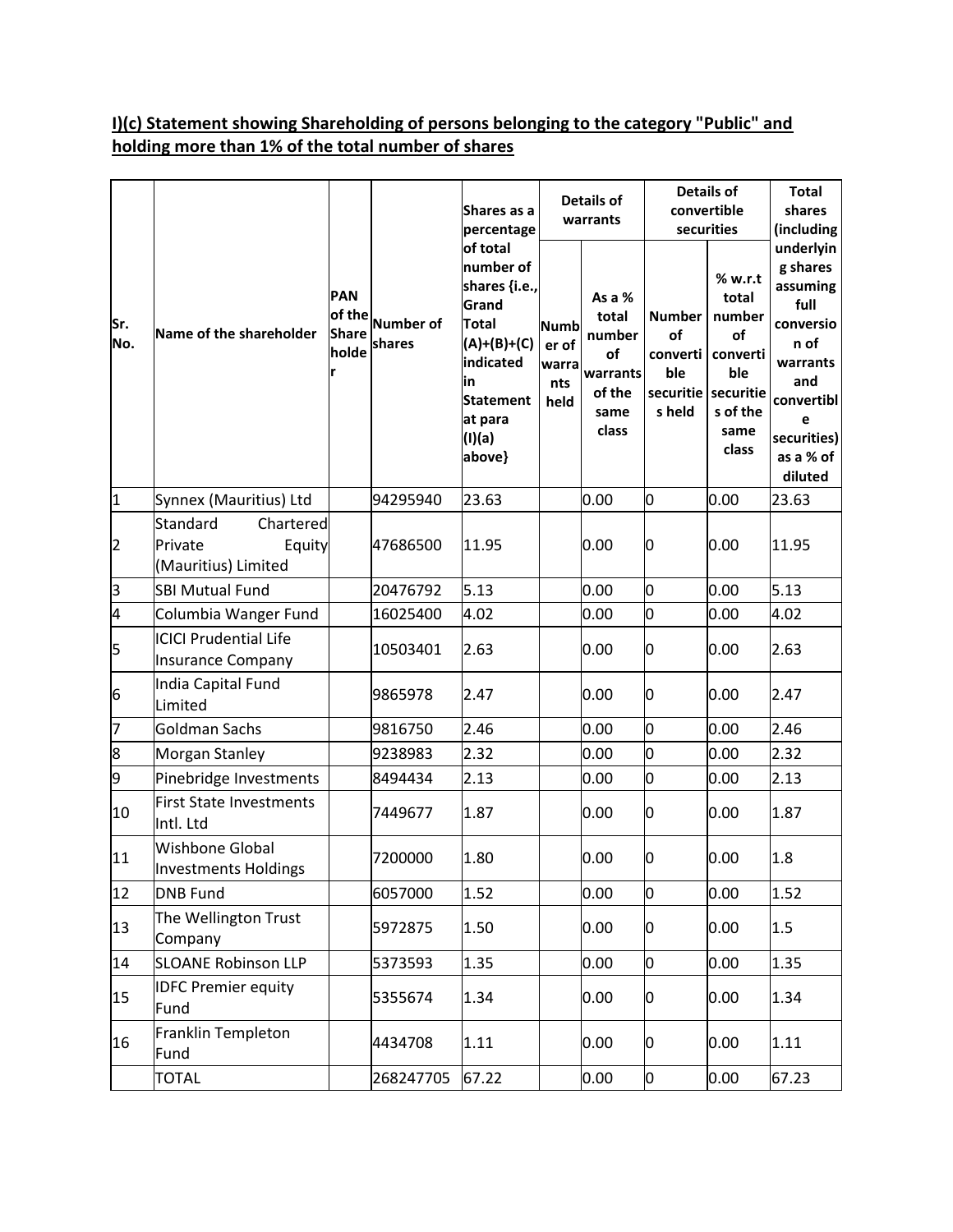I)(c) Statement showing Shareholding of persons belonging to the category "Public" and holding more than 5% of the total number of shares

| Sr.<br>No.              | Name of the<br>shareholder                     | <b>PAN</b><br><b>of</b><br>the<br>ehol<br>der | Number of<br>Shar shares | Shares as<br>la<br>percenta<br>ge of<br>total<br>number<br>of shares<br>{i.e.,<br>Grand<br>Total<br>(A)+(B)+(<br>C)<br>indicated<br>lin<br><b>Stateme</b><br>nt at<br>para<br>(I)(a)<br>above} | <b>Numb</b><br>er of<br>warra<br>nts<br>held | <b>Details of</b><br>warrants<br>As a %<br>total<br>number of convectonvert<br>warrants<br>of the<br>same<br>class | <b>Num</b><br>ber of<br>rtible<br>ties<br>held | <b>Details of</b><br>convertible<br>securities<br>% w.r.t<br>total<br>numbe<br>r of<br>ible<br>securisecuriti<br>es of<br>the<br>same<br>class | <b>Total</b><br>shares<br>(includin<br>g<br>underlyin<br>g shares<br>assuming<br>full<br>conversio<br>n of<br>warrants<br>and<br>convertib<br>le<br>securities<br>) as a $%$<br>of diluted |
|-------------------------|------------------------------------------------|-----------------------------------------------|--------------------------|------------------------------------------------------------------------------------------------------------------------------------------------------------------------------------------------|----------------------------------------------|--------------------------------------------------------------------------------------------------------------------|------------------------------------------------|------------------------------------------------------------------------------------------------------------------------------------------------|--------------------------------------------------------------------------------------------------------------------------------------------------------------------------------------------|
| $\overline{\mathbf{1}}$ | Synnex Mauritius<br>Limited                    |                                               | 94295940                 | 23.63                                                                                                                                                                                          | 0                                            | 0.00                                                                                                               | 0                                              | 0.00                                                                                                                                           | 23.63                                                                                                                                                                                      |
| $\overline{2}$          | Standard<br><b>Chartered Private</b><br>Equity |                                               | 47686500                 | 11.95                                                                                                                                                                                          | $\overline{0}$                               | 0.00                                                                                                               | 0                                              | 0.00                                                                                                                                           | 11.95                                                                                                                                                                                      |
| $\overline{\mathbf{3}}$ | <b>SBI Mutual Fund</b>                         |                                               | 20476792                 | 5.13                                                                                                                                                                                           | 0                                            | 0.00                                                                                                               | 0                                              | 0.00                                                                                                                                           | 5.13                                                                                                                                                                                       |
|                         | <b>TOTAL</b>                                   |                                               | 162459232                | 40.71                                                                                                                                                                                          | $\overline{0}$                               | 0.00                                                                                                               | O                                              | 0.00                                                                                                                                           | 40.71                                                                                                                                                                                      |

## **(II)(a) Statement showing details of Depository Receipts (DRs)**

| Type of<br>Sr. outstanding<br>No. DR (ADRs, GDRs,<br>SDRs, etc.) | Number of<br>outstanding<br><b>DRs</b> | Number of<br><b>shares</b><br>underlying<br>outstanding<br><b>DRs</b> | Shares underlying outstanding DRs as a<br>percentage of total number of shares<br>Ki.e., Grand<br>Total (A)+(B)+(C) indicated in<br>Statement at para<br>$(1)(a)$ above} |
|------------------------------------------------------------------|----------------------------------------|-----------------------------------------------------------------------|--------------------------------------------------------------------------------------------------------------------------------------------------------------------------|
| TOTAL                                                            |                                        |                                                                       | 0.00                                                                                                                                                                     |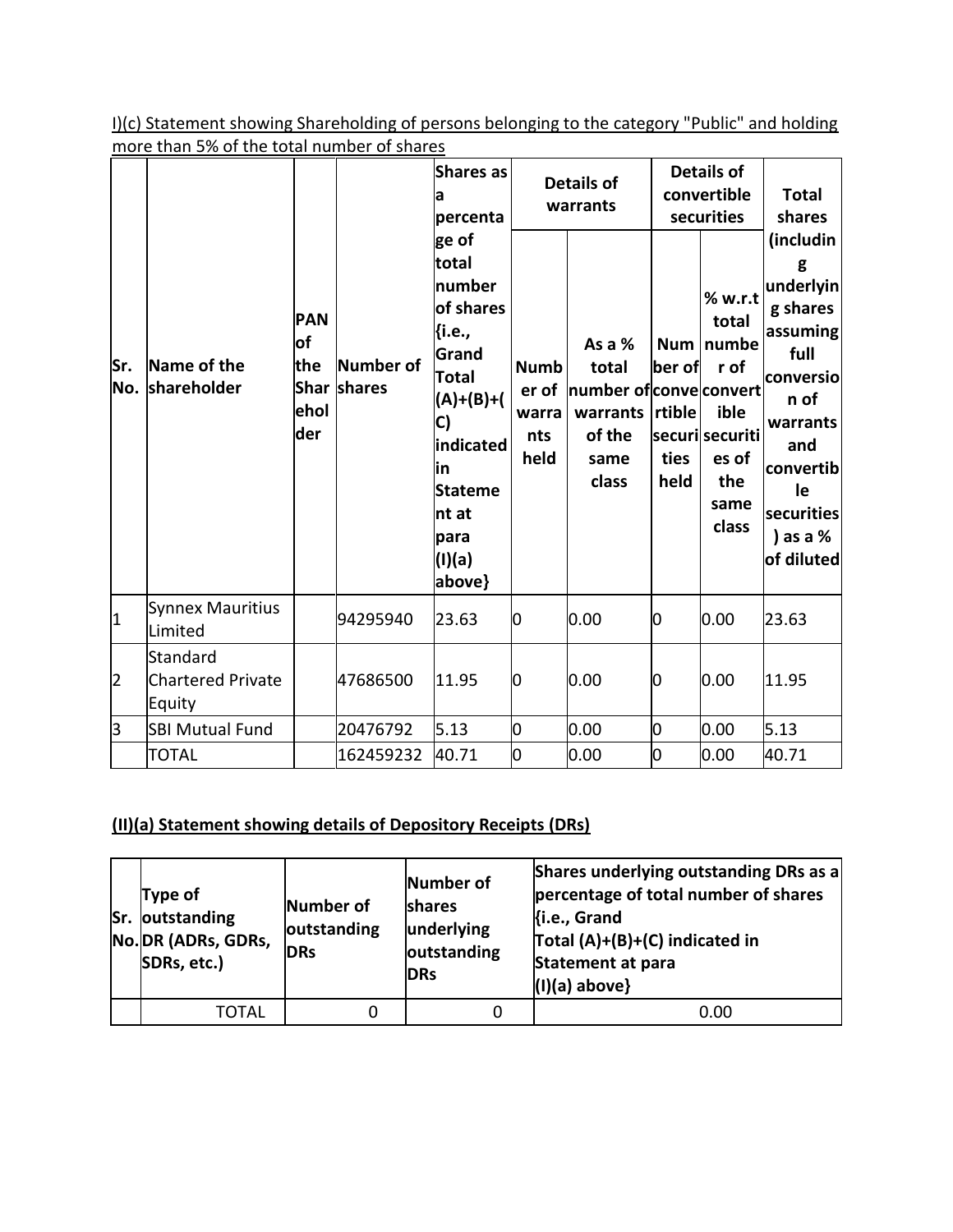**(II)(b) Statement showing holding of Depository Receipts (DRs), where underlying shares held by 'promoter/promoter group' are in excess of 1% of the total number of shares**

| <b>Sr. Name of the DR</b><br>No. Holder | Type of<br>outstanding<br><b>DR</b><br>(ADRs, GDRs,<br>SDRs, etc.) | Number of<br>shares<br>underlying<br>outstanding<br><b>IDRs</b> | Shares underlying outstanding DRs as a<br>percentage of total<br>number of shares {i.e., Grand Total<br>$(A)+(B)+(C)$ indicated in<br>Statement at para (I)(a) above} |
|-----------------------------------------|--------------------------------------------------------------------|-----------------------------------------------------------------|-----------------------------------------------------------------------------------------------------------------------------------------------------------------------|
|                                         | TOTAL                                                              |                                                                 | 0.00                                                                                                                                                                  |

#### **(III) (a) Statement showing the voting pattern of shareholders, if more than one class of shares/securities is issued by the issuer.**

| Sr.<br>no. | <b>Category of</b><br>shareholder                                                   | <b>Number of Voting</b><br><b>Rights held in each</b><br>class of securities |                |                                | <b>Total</b><br><b>Voting</b><br><b>Rights</b> | <b>Total Voting Rights i.e.</b><br>(VI) |                                                         |
|------------|-------------------------------------------------------------------------------------|------------------------------------------------------------------------------|----------------|--------------------------------|------------------------------------------------|-----------------------------------------|---------------------------------------------------------|
| (1)        | (II)                                                                                | <b>Class X</b><br>(III)                                                      | Υ<br>(IV)      | <b>Class</b> Class<br>Z<br>(V) | $(III+IV+V)$<br>(VI)                           | As a<br>of $(A+B)$<br>(VII)             | As a<br>percentage percentage<br>of $(A+B+C)$<br>(VIII) |
|            | $(A)$ Promoter and Promoter Group <sup>2</sup>                                      |                                                                              |                |                                |                                                |                                         |                                                         |
|            | $(1)$ Indian                                                                        |                                                                              |                |                                |                                                |                                         |                                                         |
| (a)        | Individuals/Hindu Undivided<br>Family                                               | $\overline{0}$                                                               | $\overline{0}$ | $\overline{0}$                 | $\overline{0}$                                 | 0.00                                    | 0.00                                                    |
| (b)        | Central Government/State<br>Government(s)                                           | 0                                                                            | 0              | $\overline{0}$                 | $\mathbf 0$                                    | 0.00                                    | 0.00                                                    |
| (c)        | <b>Bodies Corporate</b>                                                             | 0                                                                            | $\overline{0}$ | $\overline{0}$                 | $\overline{0}$                                 | 0.00                                    | 0.00                                                    |
|            | (d) Financial Institutions/Banks                                                    | $\overline{0}$                                                               | $\overline{0}$ | $\overline{0}$                 | $\overline{0}$                                 | 0.00                                    | 0.00                                                    |
|            | (e) Any Other (Total)                                                               | $\mathbf 0$                                                                  | $\mathbf 0$    | $\overline{0}$                 | $\overline{0}$                                 | 0.00                                    | 0.00                                                    |
|            | Sub-Total (A)(1)                                                                    | $\overline{0}$                                                               | $\mathbf 0$    | $\overline{0}$                 | $\mathbf 0$                                    | 0.00                                    | 0.00                                                    |
|            | (2) Foreign                                                                         |                                                                              |                |                                |                                                |                                         |                                                         |
| (a)        | Individuals (Non-Resident<br>Individuals/Foreign Individuals)                       | $\overline{0}$                                                               | $\overline{0}$ | $\overline{0}$                 | $\mathbf 0$                                    | 0.00                                    | 0.00                                                    |
|            | (b) Bodies Corporate                                                                | 0                                                                            | $\mathbf 0$    | $\mathbf 0$                    | $\Omega$                                       | 0.00                                    | 0.00                                                    |
|            | (c) Institutions                                                                    | 0                                                                            | $\mathbf 0$    | $\mathbf 0$                    | $\mathbf 0$                                    | 0.00                                    | 0.00                                                    |
|            | (d) Qualified Foreign Investor                                                      | 0                                                                            | 0              | $\overline{0}$                 | $\mathbf 0$                                    | 0.00                                    | 0.00                                                    |
|            | (e) Any Other (Total)                                                               | $\overline{0}$                                                               | $\mathbf 0$    | $\overline{0}$                 | $\mathbf 0$                                    | 0.00                                    | 0.00                                                    |
|            | Sub-Total (A)(2)                                                                    | $\overline{0}$                                                               | $\mathbf 0$    | $\overline{0}$                 | $\overline{0}$                                 | 0.00                                    | 0.00                                                    |
|            | <b>Total Shareholding of Promoter</b><br>and Promoter Group (A)=<br>$(A)(1)+(A)(2)$ | $\mathbf 0$                                                                  | $\mathbf 0$    | $\mathbf 0$                    | $\mathbf 0$                                    | 0.00                                    | 0.00                                                    |